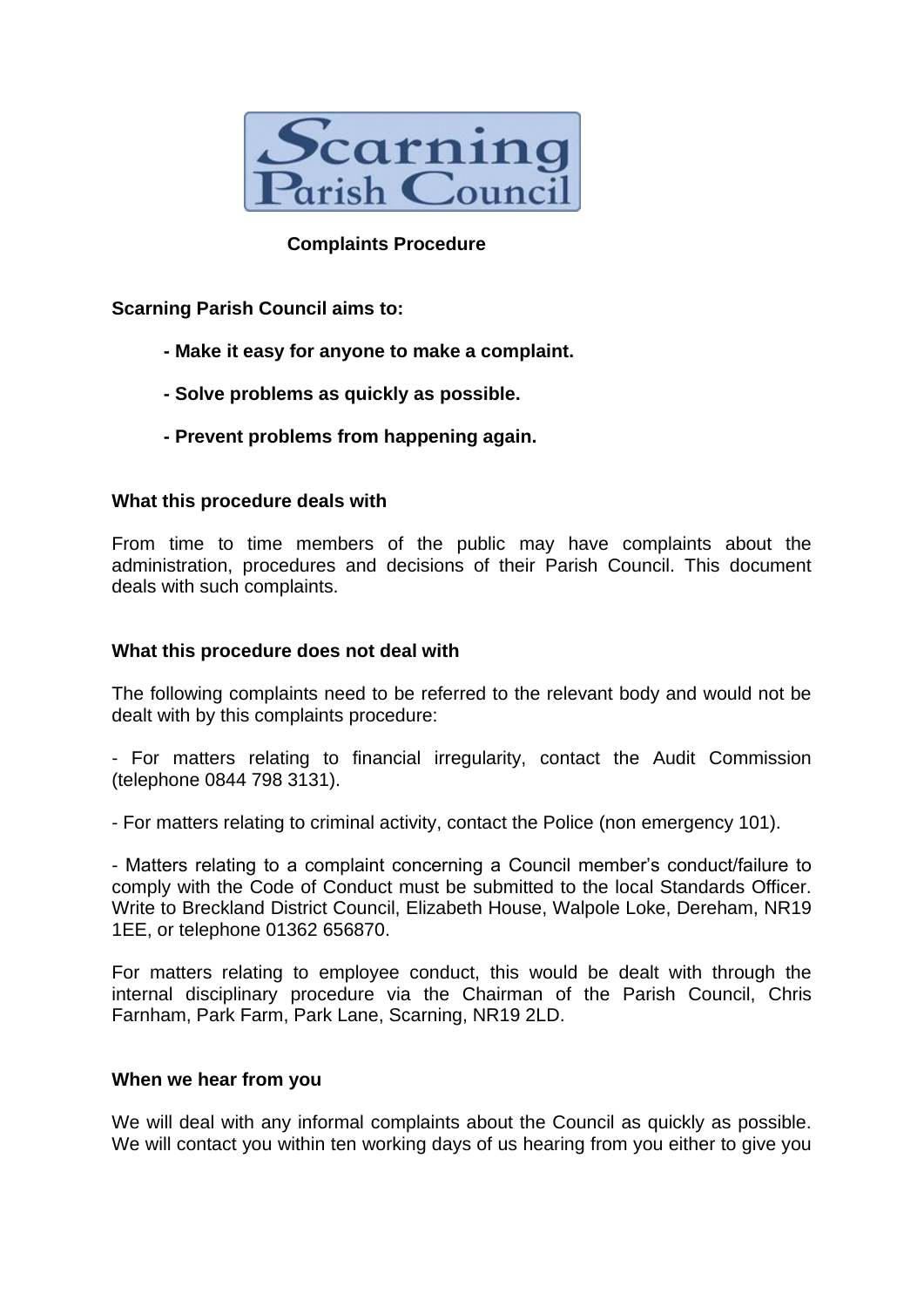a full answer or to give you a progress report and explain why we need more time to investigate further. We will also tell you when you can expect an answer.

## **Confidentiality**

Your complaint will be treated in confidence. Full details of the complaint will only be given to those councillors/members of staff concerned.

The following procedure has been approved by Scarning Parish Council as a way of ensuring that complainants can feel satisfied that their complaint has been properly and fully considered.

### **Complaints Procedure**

### **1. Informal Complaint**

1.1 The Council envisages that most complaints can be resolved easily and amicably through this route. Complaints must be directed to the Parish Clerk, or Chairman if the complaint is about the Clerk. A complainant may advise a Parish Councillor of the details of a complaint, but individual councillors are not able to resolve complaints. The Parish Clerk (or Chairman) will report any complaint disposed of by direct action with the complainant at the next Parish Council meeting.

1.2 If an informal approach does not resolve the issue, or if the complaint is deemed particularly serious, the formal complaints procedure outlined below should be followed.

### **2. Formal Complaint**

2.1 If a complaint about the Council is notified orally to the Clerk or Chairman and the complaint is unresolved, the complainant will be asked to put the complaint in writing to the Clerk. The Clerk will acknowledge receipt of the complaint within ten working days.

2.2 If the complainant does not wish to put the complaint to the Clerk or other nominated officer, he or she will be advised to address it to the Chairman.

2.3 The Clerk (or other nominated officer) will carry out an initial investigation into the complaint and will, within ten working days, provide the complainant with an update on progress, or a suggested resolution. If the complainant is satisfied with the resolution the complaint is closed. The Clerk will report to the Council. The summary will exclude the name of the complainant.

2.4 If the complaint remains unresolved, or the complainant is not satisfied with the proposed resolution, the matter will be referred to the Complaints Panel of the Council.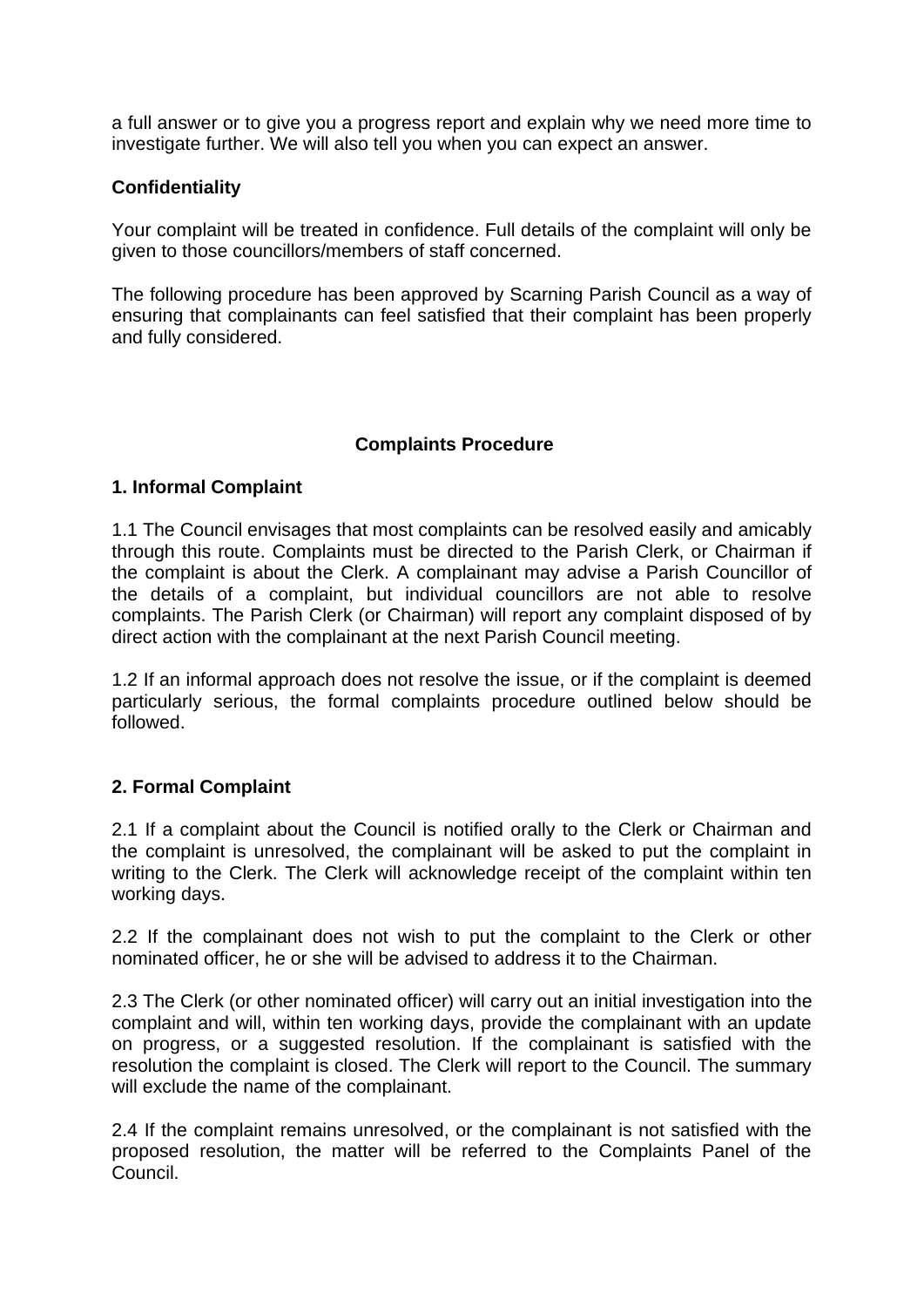# **3. Complaints Panel**

3.1 When necessary, the Council will appoint a Complaints Panel to fully investigate the complaint. The panel will be constituted of all members of the Parish Council to ensure that at least three members are available, one of which will be the Chairman. The Panel has delegated authority from the Parish Council to review and decide on complaints. A letter will be sent to the complainant with the date of the Panel meeting. It is expected that the Panel will meet within fifteen working days of being notified by the Clerk. If the Panel is unable to meet within this time, all parties will be notified of the date of the meeting and the reason for the delay.

3.2 The complainant will be invited to attend a meeting and to bring with them a representative if they wish.

3.3 Seven clear working days prior to the meeting, the complainant will provide the Council with copies of any documentation or other evidence relied on. The Council will similarly provide the complainant with copies of any documentation upon which it wishes to rely at the meeting and shall do so promptly, allowing the complainant the opportunity to read the material in good time for the meeting.

### **4. At the meeting**

4.1 The Council will consider whether the circumstances of the meeting warrant the exclusion of the public and the press. Any decision on a complaint shall be announced at the council meeting in public.

4.2 The Chairman should introduce everyone and explain the procedure.

4.3 The complainant (or representative) will be invited to outline the grounds for complaint and thereafter questions may be asked by members of the Panel.

4.4 The Panel will have the opportunity to explain the council's position and questions may be asked by the complainant (or representative).

4.5 The Panel and then the complainant will be offered the opportunity to summarise their position.

4.6 The complainant will be asked to leave the room while panel members decide whether or not the grounds for complaint have been made. If a point of clarification is necessary, the complainant will be invited back. The complainant will then return to hear the decision. If the decision is unlikely to be finalised on that day the complainant will be advised when the decision is likely to be made and when it is likely to be communicated.

### **5. After the Meeting**